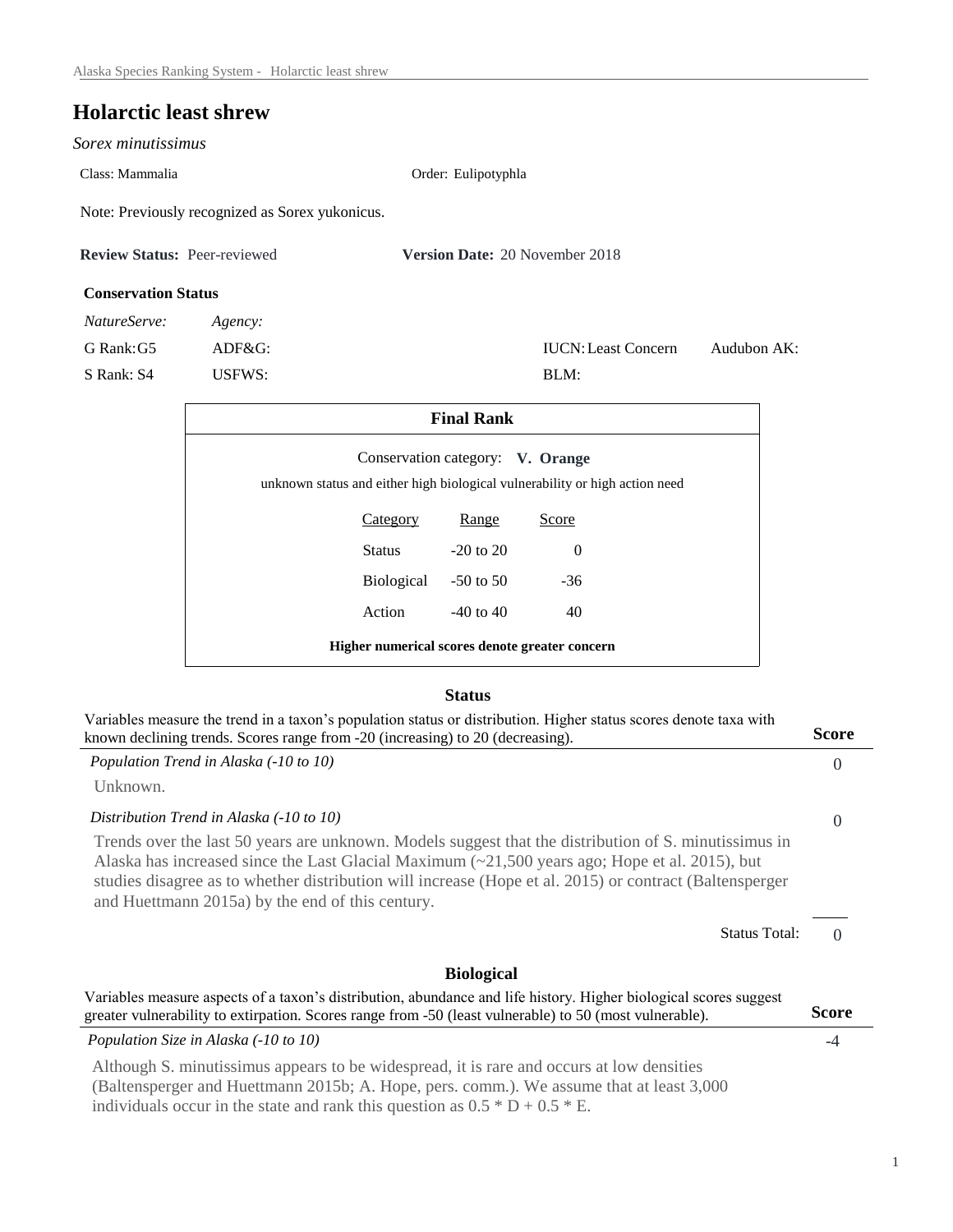## *Range Size in Alaska (-10 to 10)* -10

Although few specimens have been collected from Alaska, S. minutissimus has been documented throughout much of the state including north of the Brooks Range, the Seward Peninsula, the eastern Alaska Peninsula, and interior Alaska east to Canada (MacDonald and Cook 2009; Hope 2012; Baltensperger and Huettmann 2015b; ARCTOS 2016). Estimated range is >400,000 sq. km. (Map 43, MacDonald and Cook 2009).

*Population Concentration in Alaska (-10 to 10)* -10

| Does not concentrate.                                                                                                                                                                                                                                                                                                                                                                                                                                                                                                                                                                                                                                                                                                                                                                     |              |  |  |
|-------------------------------------------------------------------------------------------------------------------------------------------------------------------------------------------------------------------------------------------------------------------------------------------------------------------------------------------------------------------------------------------------------------------------------------------------------------------------------------------------------------------------------------------------------------------------------------------------------------------------------------------------------------------------------------------------------------------------------------------------------------------------------------------|--------------|--|--|
| Reproductive Potential in Alaska                                                                                                                                                                                                                                                                                                                                                                                                                                                                                                                                                                                                                                                                                                                                                          |              |  |  |
| Age of First Reproduction (-5 to 5)                                                                                                                                                                                                                                                                                                                                                                                                                                                                                                                                                                                                                                                                                                                                                       | $-5$         |  |  |
| < 2 years (Dokuchaev 2005; Hope et al. 2010).                                                                                                                                                                                                                                                                                                                                                                                                                                                                                                                                                                                                                                                                                                                                             |              |  |  |
| Number of Young (-5 to 5)                                                                                                                                                                                                                                                                                                                                                                                                                                                                                                                                                                                                                                                                                                                                                                 |              |  |  |
| Little is known about the reproductive ecology of this species in Alaska. Hanski (1984) suggest<br>that litter size averages 4 to 5 young. In other parts of its range, females can have up to 3 litters per<br>year (Dokuchaev 2005).                                                                                                                                                                                                                                                                                                                                                                                                                                                                                                                                                    |              |  |  |
| Ecological Specialization in Alaska                                                                                                                                                                                                                                                                                                                                                                                                                                                                                                                                                                                                                                                                                                                                                       |              |  |  |
| Dietary $(-5 \text{ to } 5)$                                                                                                                                                                                                                                                                                                                                                                                                                                                                                                                                                                                                                                                                                                                                                              | $\mathbf{1}$ |  |  |
| Insectivorous. Little is known about the food habits of the least shrew in Alaska. In Russia and in<br>Japan, stomach contents contained adult and larval insects (beetles, centipedes, moths) and spiders<br>(Churchfield and Sheftel 1994; Churchfield et al. 1999; Namba and Ohdachi 2009; Ivanter et al.<br>2015). While the shrew's small size likely prevents it from taking bigger prey such as earthworms<br>(Hanski 1984; Churchfield and Sheftel 1994), differences in diet among regions and habitats<br>suggest that their diet is flexible and varies based on availability (Namba and Ohdachi 2009).<br>Because invertebrates are an ephemeral and potentially unpredictable food source, we rank this<br>question as B- Moderately adaptable with key requirements common. |              |  |  |
| Habitat $(-5 \text{ to } 5)$                                                                                                                                                                                                                                                                                                                                                                                                                                                                                                                                                                                                                                                                                                                                                              | $-5$         |  |  |
| Has been found in several habitats, including riparian, tundra, shrublands, and a variety of forest<br>types (Dokuchaev 1997; Peirce and Peirce 2000; Cook and MacDonald 2006; MacDonald and<br>Cook 2009; Hope 2012).                                                                                                                                                                                                                                                                                                                                                                                                                                                                                                                                                                    |              |  |  |
| <b>Biological Total:</b>                                                                                                                                                                                                                                                                                                                                                                                                                                                                                                                                                                                                                                                                                                                                                                  | $-36$        |  |  |
| <b>Action</b>                                                                                                                                                                                                                                                                                                                                                                                                                                                                                                                                                                                                                                                                                                                                                                             |              |  |  |
| Variables measure current state of knowledge or extent of conservation efforts directed toward a given taxon.<br>Higher action scores denote greater information needs due of lack of knowledge or conservation action. Scores<br>range from -40 (lower needs) to 40 (greater needs).                                                                                                                                                                                                                                                                                                                                                                                                                                                                                                     | <b>Score</b> |  |  |
| Management Plans and Regulations in Alaska (-10 to 10)                                                                                                                                                                                                                                                                                                                                                                                                                                                                                                                                                                                                                                                                                                                                    | 10           |  |  |
| Listed as unclassified game in Alaska with no bag limit and no closed season (ADFG 2018c).                                                                                                                                                                                                                                                                                                                                                                                                                                                                                                                                                                                                                                                                                                |              |  |  |
| Knowledge of Distribution and Habitat in Alaska (-10 to 10)                                                                                                                                                                                                                                                                                                                                                                                                                                                                                                                                                                                                                                                                                                                               |              |  |  |
| In the past few decades, surveys have considerably expanded our understanding of the least shrew's<br>distribution in Alaska (Peirce and Peirce 2000; Cook and MacDonald 2006; Hope 2012;<br>Baltensperger and Huettmann 2015b), underscoring just how little is known about this species' range                                                                                                                                                                                                                                                                                                                                                                                                                                                                                          |              |  |  |

 have been collected as of 2016 (Cook et al. 2016). in Alaska. Despite these efforts and the shrew's apparent widespread distribution, only 54 specimens

# 2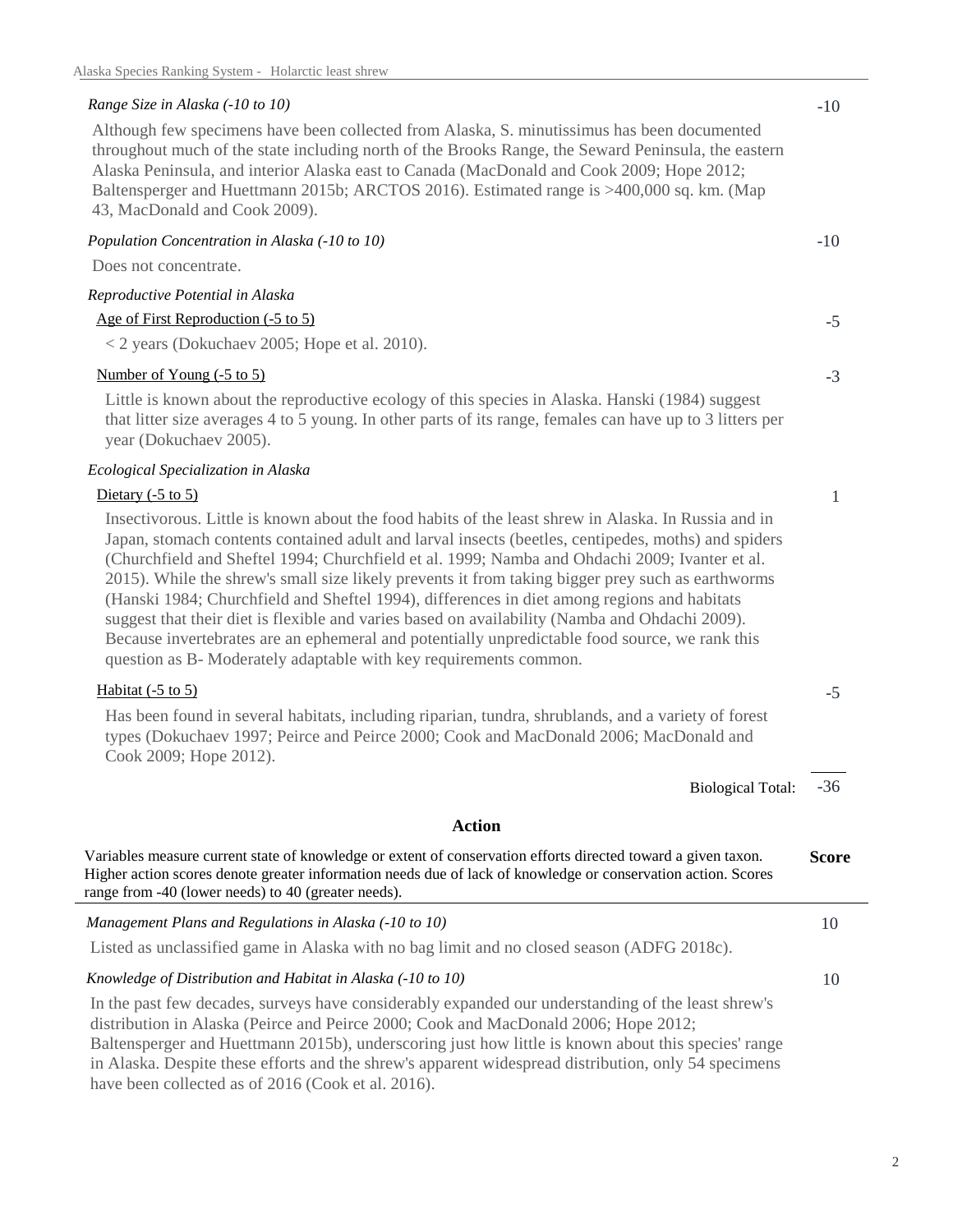#### *Knowledge of Population Trends in Alaska (-10 to 10)*

Not currently monitored.

### *Knowledge of Factors Limiting Populations in Alaska (-10 to 10)*

 MacDonald 2006; Namba and Ohdachi 2009; Ivanter et al. 2015), making it difficult to study. Huettmann 2015a), and others predicting relative stability (Hope et al. 2015). Historically, the least S. minutissimus is rare across much of its global range (Churchfield et al. 1997; Cook and Consequently, little is known about the ecology of this species and the factors which affects its population. As one of the smallest mammals in the world, researchers have wondered how the least shrew survives the winter and meets its energy requirements (Hanski 1984; Aitchison 1987). Shrews in general experience very low survival rates, likely due to starvation (Hanski 1984). Compared to other shrews, its small size (and thus lower food requirements) may allow it to occupy low-quality habitat (Churchfield et al. 1997). The impacts of climate change on this species' distribution is uncertain, with some models predicting a 15% range contraction by 2100 (Baltensperger and shrew has responded positively to warming periods by increasing its population (Hope 2012). Genetic analyses have also been conducted (Hope et al. 2010; Hope et al. 2013a; Ohdachi et al. 2012). Helminth parasites have been collected on individuals from the Yukon (Cook et al. 2016), but it is unknown whether these affect population dynamics.

> Action Total: 40

10

10

#### **Supplemental Information**

Variables do not receive numerical scores. Instead, they are used to sort taxa to answer specific biological or management questions.

| Harvest:                            | Not substantial   |
|-------------------------------------|-------------------|
| <b>Seasonal Occurrence:</b>         | Year-round        |
| <b>Taxonomic Significance:</b>      | Monotypic species |
| % Global Range in Alaska:           | ${<}10\%$         |
| % Global Population in Alaska: <25% |                   |
| Peripheral:                         | Nο                |

#### **References**

 Alaska Department of Fish and Game (ADFG). 2020a. 2020-2021 Alaska hunting regulations. Alaska Department of Fish and Game. Juneau, AK, USA.

 Aitchison, C. W. 1987. Review of winter trophic relations of soricine shrews. Mammal Review 17(1):1–24. DOI: 10.1111/j.1365-2907.1987.tb00045.x

 ARCTOS. 2016. ARCTOS database: Fish, amphibian, mammal, bird and reptile collections. University of Alaska Museum of the North, Fairbanks, AK, USA. Available online: http://arctos.database.museum/

 Baltensperger, A. P., and F. Huettmann. 2015a. Predicted shifts in small mammal distributions and biodiversity in the altered future environment of Alaska: an open access data and machine learning perspective. PLoS ONE 10(7):e0132054. DOI: 10.1371/journal.pone.0132054

 Baltensperger, A. P., and F. Huettmann. 2015b. Predictive spatial niche and biodiversity hotspot models for small mammal communities in Alaska: applying machine-learning to conservation planning. Landscape Ecology 30(4):681-697. DOI: 10.1007/s10980-014-0150-8

 Churchfield, S., and B. I. Sheftel. 1994. Food niche overlap and ecological separation in a multi-species community of shrews in the Siberian taiga. Journal of Zoology 234(1):105–124. DOI: 10.1111/j.1469-7998.1994.tb06059.x

Churchfield, S., B. I. Sheftel, N. V. Moraleva, and E. A. Shvarts. 1997. Habitat occurrence and prey distribution of a multi-